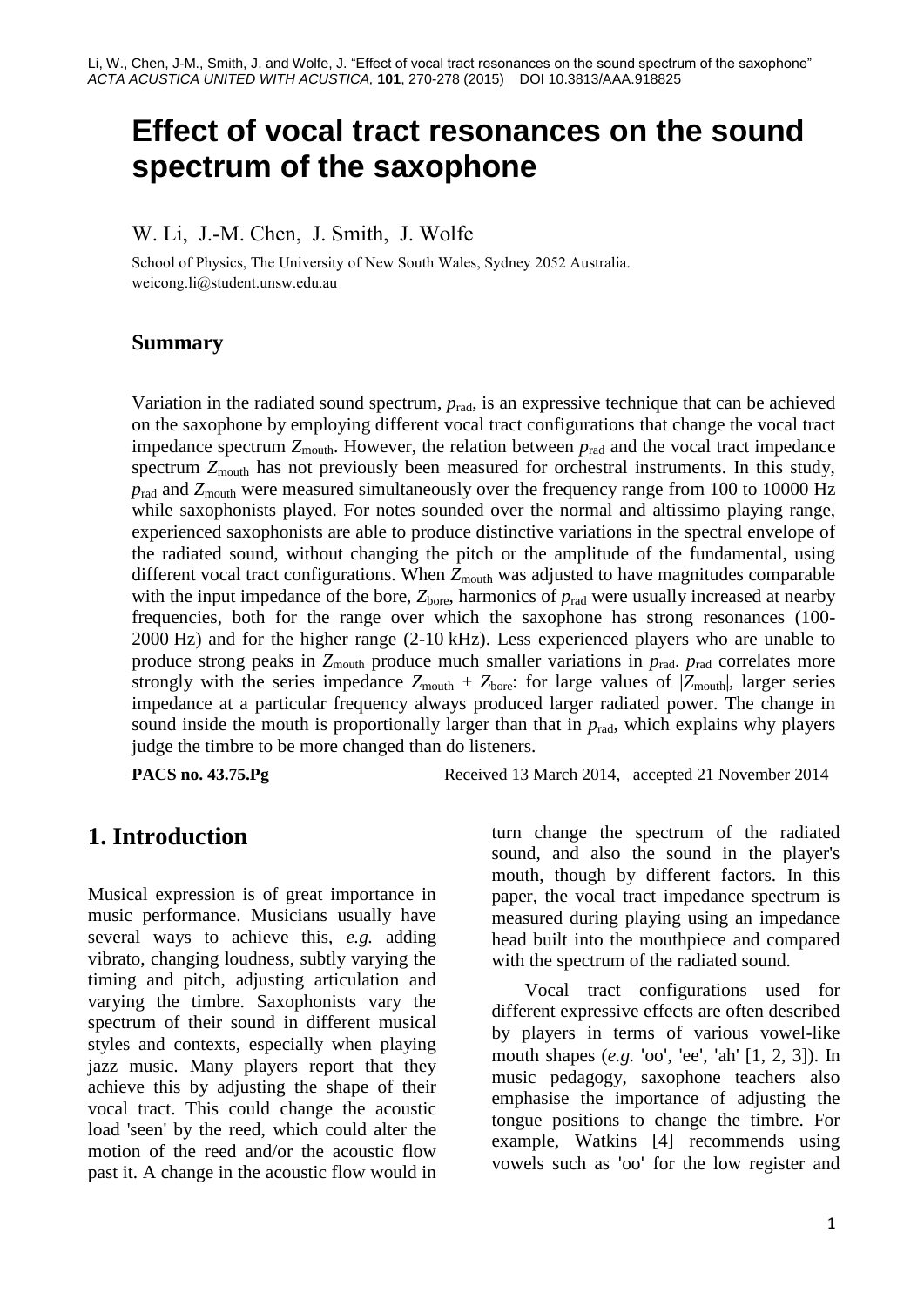vowels 'ee' for mid-to-upper register; further, if timbre is too bright or too 'stuffy', the vowel used should be slightly modified to adjust timbre in order to keep it 'balanced'. Similarly, on the clarinet, Gingras teaches students to visualise the syllables 'ha', 'he' and 'hee' in order to influence timbre [1]. It should be noted that the two chief determinants of vowels are the tongue shape and the lip aperture. Because the latter is not a free parameter when the lips are sealed around the mouthpiece, the use of vowel configurations in this context is thought to refer largely to tongue shape.

The vocal tract configuration presumably affects the quality of the sound via changes in its acoustic impedance. In Benade's simple model of a reed driven by the pressure difference across it [5], flow continuity requires that the acoustic impedances of the bore  $(Z_{\text{bore}})$  and the mouth  $(Z_{\text{mouth}})$ , act in series to load the reed. Thus, for sufficiently large values of  $Z_{\text{mouth}}$ , the shape of the vocal tract could influence the sound pitch and spectrum.

Backus [6] attempted to measure  $Z_{\text{mouth}}$ and found its value to be negligible in comparison with Z<sub>bore</sub>. However, Fritz and Wolfe [7] used an impedance head mounted in the mouthpiece to measure Z<sub>mouth</sub> while players mimed playing. They found that the different mouth shapes used by players for different musical effects can have different impedance spectra and that their magnitude can be comparable with  $Z_{\text{bore}}$ . More recently, measurements of Z<sub>mouth</sub> have been made on saxophone and clarinet players during playing [8, 9, 10]. These studies found that large peaks in |*Z*mouth| can be produced by advanced players and tuned at or near the playing frequency to play the altissimo range, to 'bend' notes or to control multiphonics. These results showed that peaks in  $Z_{\text{mouth}}$  were tuned for musical effects, but none of these studies related  $Z_{\text{mouth}}$  to the spectrum of the output sound.

A complementary technique is to measure simultaneously the acoustic pressure in the mouth  $(p_{\text{mouth}})$  and the mouthpiece  $(p_{\text{bore}})$  [11, 12, 13]. Continuity at the reed requires that the flow into the bore, *U*, at each frequency *f*, is the opposite of that into the mouth. These and the definitions of the impedance of the mouth and the bore, measured at the reed, give

$$
-\frac{p_{\text{mouth}}(f)}{Z_{\text{mouth}}(f)} = U(f) = \frac{p_{\text{bone}}(f)}{Z_{\text{bone}}(f)} \quad (1)
$$

Consequently

$$
\frac{Z_{\text{mouth}}(f)}{Z_{\text{bore}}(f)} = -\frac{p_{\text{mouth}}(f)}{p_{\text{bore}}(f)}
$$
(2)

Scavone *et al*. [12] observed changes in the ratio  $p_{\text{mouth}}/p_{\text{bore}} = -Z_{\text{mouth}}/Z_{\text{bore}}$  when players were instructed to change the tongue position while playing a single note; this is consistent with variations in the vocal tract impedance affecting the output sound.

Using the two techniques described above, changes in the acoustic response of the vocal tract have thus been shown to be related to various advanced playing techniques, including performing in the altissimo register, bugling, multiphonics, pitch bending and glissando [7-14]. However none of these studies have compared the impedance spectrum in the mouth  $Z_{\text{mouth}}$  with the spectrum of the sound, either  $p_{\text{bore}}$  or  $p_{\text{rad}}$ .

How could Z<sub>mouth</sub> affect the radiated sound? And would an increase in  $|Z_{\text{mouth}}|$  at the frequency of a higher harmonic increase or decrease the power output of the instrument at that frequency?

The varying force on the reed is proportional to the acoustic pressure difference across it,  $p_{\text{bore}} - p_{\text{mouth}}$ , which equals  $U(Z_{\text{bore}} + Z_{\text{mouth}})$ . Consequently, as Benade points out, the two impedances act in series as an acoustic load to the reed [5]. For a given fingering, temperature profile and gas composition, Z<sub>bore</sub> is fixed, but all the other terms in the equations above vary. Consequently, when the player varies  $Z_{\text{mouth}}$ ,  $p_{\text{mouth}}$  does not simply vary in proportion with that change, because *p*<sub>bore</sub> varies as well. We define the transpedance *T* that relates the radiated pressure,  $p_{rad}$ , to the acoustic flow *U* into the mouthpiece:  $p_{rad} = TU$ . Like  $Z_{bore}$ , *T* depends on the instrument alone and is constant for a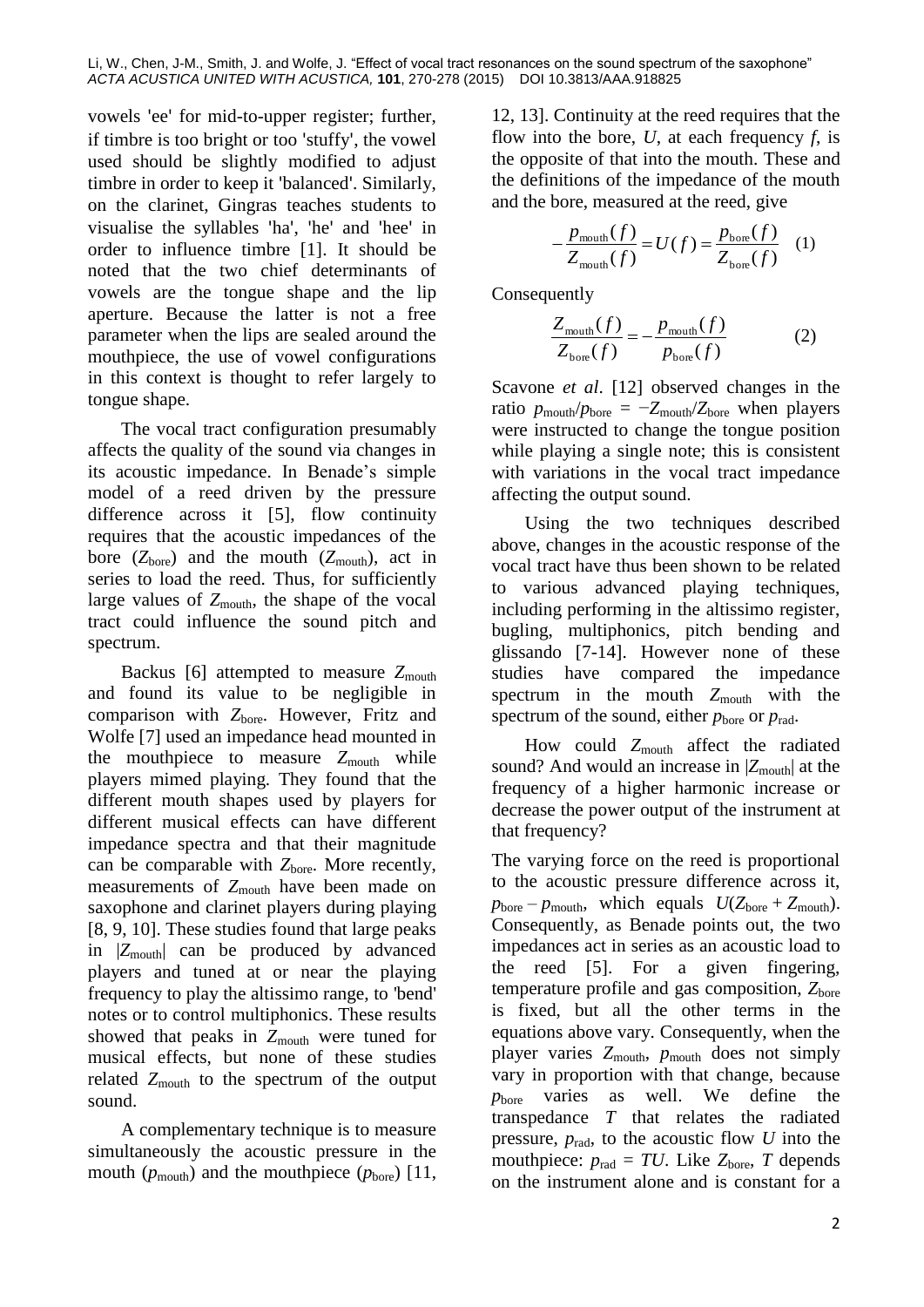given fingering, temperature profile, gas composition and measuring position. So

$$
p_{\text{rad}}(f) = -T(f) \cdot \frac{p_{\text{mouth}}(f)}{Z_{\text{mouth}}(f)} = T(f) \cdot U(f) \tag{3}
$$

One of the control parameters available to the player is the vocal tract configuration, which determines *Z*mouth. All else equal, variations in *Z*mouth are expected to vary the output *U* and thus the radiated sound spectrum,  $p_{rad}$ , in ways that are not proportional to the changes in  $Z_{\text{mouth}}$  (or to those in  $p_{\text{mouth}}$ ).

To our knowledge, the relation between *p*rad and *Z*mouth has only been measured for the didjeridu [15], a lip-valve instrument; we know of no study in which  $p_{rad}$  or  $p_{bore}$  and *Z*mouth have been compared for reed instruments. It is worth emphasising that the equations above do not tell us how *p*rad depends on  $p_{\text{mouth}}$ : this relationship depends on how the flow *U* is related to these pressures. Consider two hypotheses:

Hypothesis A. Using the Benade argument [5, 16],  $Z_{\text{bore}} + Z_{\text{mouth}}$  acts in series on the reed, so it could be that, with appropriate phase, an increased magnitude of *Z*mouth at the frequency of a harmonic could alter the reed vibration so as to increase the acoustic current at that frequency, which would lead to increased *p*rad: Peaks in |*Z*mouth| produce formants – broad peaks in the envelope of the sound. If this were the case, then equation (3) requires that  $p_{\text{mouth}}$  is increased by a greater factor than  $p_{rad}$ , which agrees with the observation (discussed later) that listeners hear a smaller effect than do players.

Hypothesis B. Suppose that a large magnitude of  $Z_{\text{mouth}}$  inhibits the flow *U* into or out of the mouth, and that this effect dominates. In that case, equation (3) predicts the opposite effect: *p*rad decreases for harmonics that fall near maxima in  $Z_{\text{mouth}}$ : Peaks in  $|Z_{\text{mouth}}|$  produce antiformants in the envelope of the sound.

Both of the hypotheses are based on equation (3): for hypothesis A, an increase in  $Z_{\text{mouth}}$  and a greater increase in  $p_{\text{mouth}}$  lead to an increase in  $p_{rad}$ . While for hypothesis B, an

increase in  $Z_{\text{mouth}}$  and a smaller increase in  $p_{\text{mouth}}$  lead to a decrease in  $p_{\text{rad}}$ .

What determines the relative magnitudes of the harmonics of *p*bore and *p*mouth? For individual harmonics, linear relations (1) relate flow to  $p_{\text{bore}}$  and  $p_{\text{mouth}}$ . However, the relative amplitudes of the harmonics depend on a nonlinear time-domain differential equation for flow past the reed. This has been solved using the harmonic balance method [17] for a simplified model of a clarinet with no vocal tract effects [18]. Kergomard *et al.* [19] use the variable truncation method for a clarinet-like model. Fletcher *et al.* [20] use a method like harmonic balance for a simplified cylindrical lip-reed instrument including an upstream resonator.

*Z*bore usually has a very large value at the playing frequency, and often at the first few harmonics. Consequently with either hypothesis,  $Z_{\text{mouth}}$  is expected to contribute significantly to the series combination only if the peaks of *Z*mouth have large magnitude and if the fundamental or harmonics of the note fall near those peaks. Measurements of the impedance spectrum of the tract have been made during performance using a broadband acoustic current source and an impedance head built into the mouthpiece.

Varying the vocal tract geometry changes *Z*mouth across a wide range of frequencies, so the influence of  $Z_{\text{mouth}}$  on the amplitude of harmonics of the sound is a possible mechanism that could cause the changes in spectral envelope across that range. Scavone *et al.* [12] investigated the influence of the vocal tract on the saxophone sound spectrum, as well as other advanced performance techniques, by looking at the ratio of the acoustic pressure measured in the player's mouth to that inside the mouthpiece during playing. Their results showed that, for three of their subjects, changes in  $p_{\text{mouth}}$  were usually in the same direction as those in  $p_{\text{bore}}$ . That study, like previous measurements of vocal tract impedance [10, 14], was limited to 2 kHz, while the sound of the saxophone has strong harmonics at frequencies well above this [21].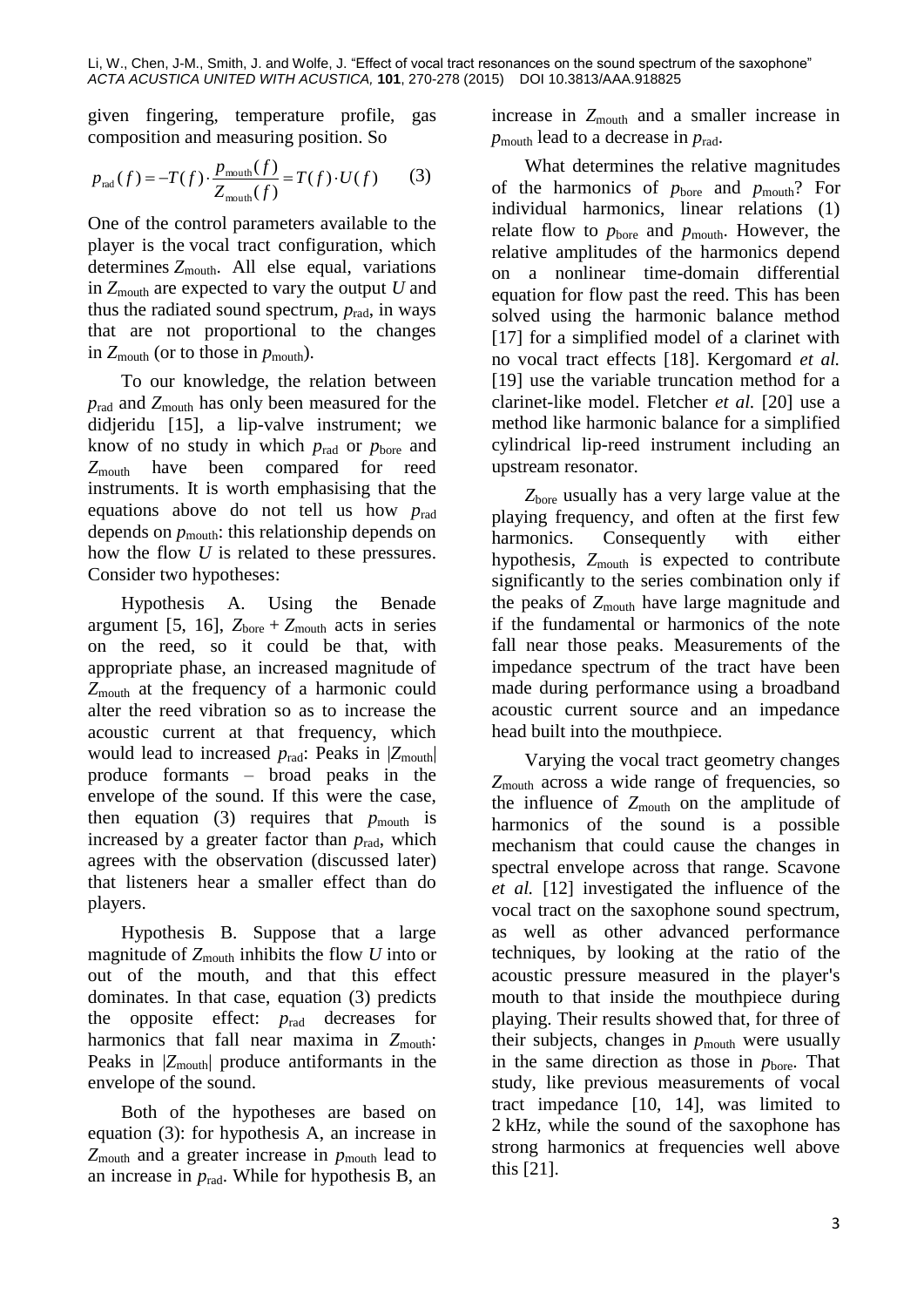To our knowledge, no previous study on reed instruments has measured the vocal tract impedance spectrum and its effect on the spectral envelope of the sound (either radiated or in the bore), or studied how changes in the vocal tract affect the spectrum above 2 kHz, although the harmonics of the saxophone sound extend well above this limit. Both are reported here. Expert and less experienced saxophone players were asked to produce the same note with different vocal tract configurations, aiming to produce substantially different sounds, but with the same pitch and loudness. A measurement head mounted in the mouthpiece measured the impedance spectrum in the mouth from 100 to 10000 Hz. Simultaneously, the sound inside the player's mouth and the radiated sound were recorded. The preliminary results of a pilot study on this topic, using only three subjects, a smaller frequency range, and without any of the detailed analysis presented in this paper, have been previously published in a conference proceeding [22].

# **2. Materials and Methods**

The same instrument, a Yamaha Custom EX Tenor Saxophone with a Yamaha 5C mouthpiece was used for all experiments. The same Légère synthetic saxophone reed, with the maker's rating of 'hardness' 3, was used throughout; synthetic reeds have the advantage that they can be played dry, disinfected quickly and have stable physical properties over long studies [23].

The acoustic impedance spectra of the saxophone bore  $(Z<sub>bare</sub>)$  were taken from the database [24] measured previously on the same instrument that was used for the present study. These impedance spectra were measured from 80 to 4000 Hz with a spacing of 1.35 Hz using the three-microphone-twocalibration (3M2C) method calibrated with two non-resonant loads [25].

To measure directly the acoustic impedance of the player's vocal tract during playing, an acoustic impedance measurement

head based on the capillary method was modified from Chen *et al.* [8]. The measurement head (Figure 1) consists of a narrow stainless steel tube with internal cross sectional area of 2  $mm<sup>2</sup>$  integrated into the saxophone mouthpiece. An Endevco 8507C-2 miniature pressure transducer of 2.42 mm diameter was similarly fitted in the mouthpiece, adjacent to the stainless steel tube. The relative positions of the tube, the pressure transducer and the tip of the reed are thus fixed – this ensures that  $Z_{\text{mouth}}$  is measured at the same position as the acoustic load on the tip of the reed. These modifications increase the thickness of the mouthpiece by 2 mm at the bite point. However, this is not regarded as a significant disturbance by players [9], some of whom routinely use mouthpieces with different geometry for different styles of music. A broadband acoustic current with harmonics from 100 to 10000 Hz with a spacing of 5.38 Hz was injected into the player's mouth through the stainless steel tube during playing. The pressure transducer measured the sound pressure in the player's mouth, which includes both that produced by the vibrating reed and the response of the vocal tract to the injected probe current. The impedance measurement system was calibrated by connecting the impedance head in the modified mouthpiece to an acoustically infinite cylindrical waveguide (length 197 m, internal diameter 26.2 mm), which provides a purely resistive impedance for axial modes (the first propagating non-axial mode is the (0,1) mode at 16 kHz). The impedance system was tested on finite pipes with known geometry over the frequency range to 10 kHz. The system was calibrated before each experimental session.

Eight saxophonists having both classical and jazz backgrounds were involved in this study. Six of them were expert players with more than 10 years' music training and extensive professional experience playing in orchestras and as soloists. Two were amateurs without formal music training, playing the saxophone occasionally. Using the modified mouthpiece described above, the players were asked to produce at least two different mouth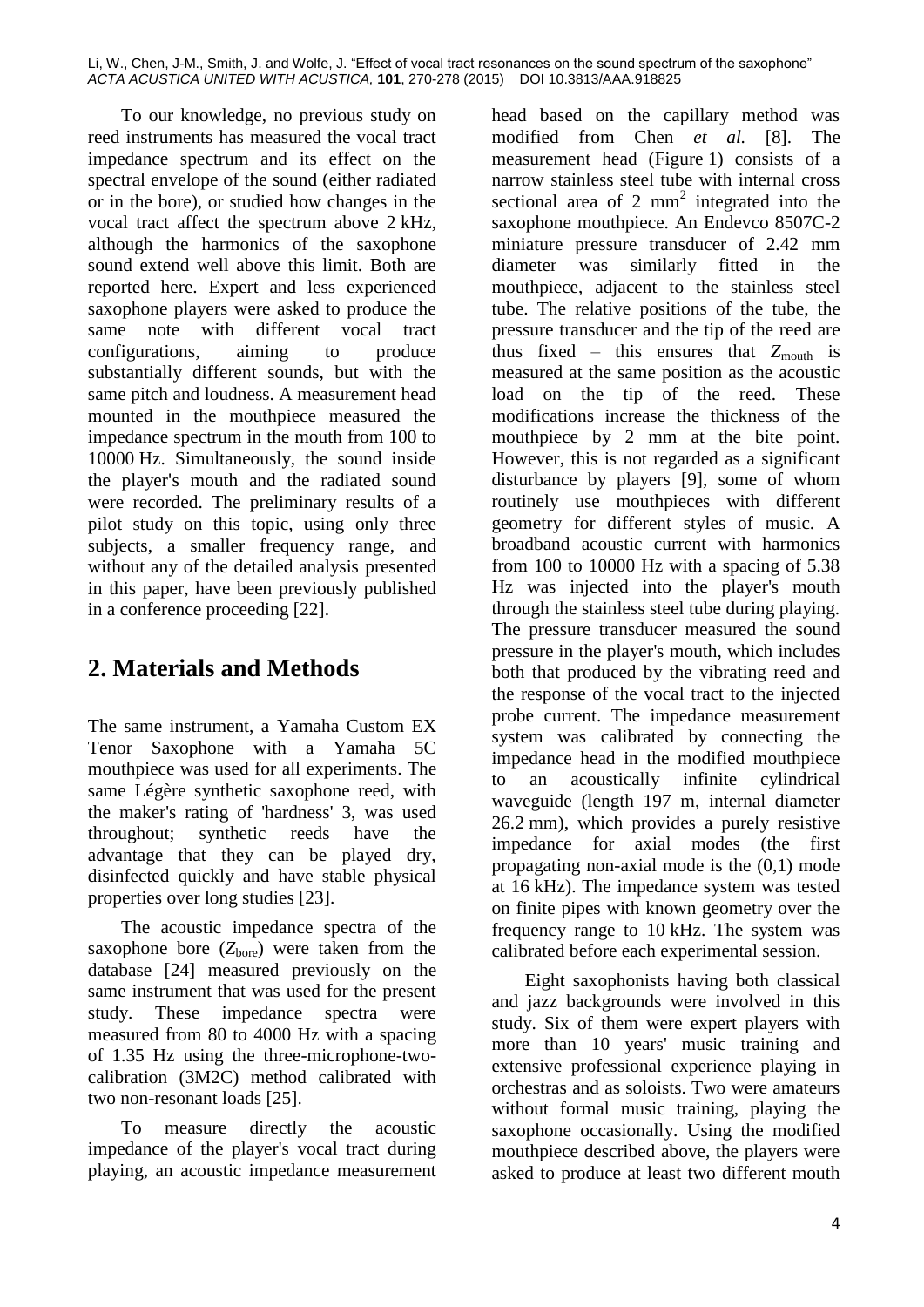configurations. One was described as like 'ee', with the tongue high in the mouth, and the other like 'ah' with the tongue low. The actual tongue position is itself not important; the aim is to alter  $Z_{\text{mouth}}$  which we then measure. Using shapes approximating these, they were asked to achieve different timbres by only adjusting the tongue position while keeping other parameters and variables constant (*e.g.* bite force on the reed, embouchure, pitch and loudness). Of these, only the playing frequency and sound level were monitored during the measurements: data were not used if the playing frequency between pairs of measurements for 'ee' and 'ah' differed by more than 6 cents or the sound level differed by more than 1.4 dB. Before each experimental session began, the players were asked to practise on the modified mouthpiece to become accustomed to it. Then they were asked to keep the pitch constant using visual feedback from a pitch meter placed in front of them. All the players were asked to produce a series of notes (written G4, C5, G5, C6 and E6) and to play each note at least twice for the same vocal tract configuration. For each measurement, the player was asked to sustain the note for at least 6 seconds, while the broadband current was injected into the player's mouth and its response recorded. The acoustic impedance of the player's vocal tract, ranging from 100 to 10000 Hz, was measured in two separate measurements over the ranges 100 to 5000 Hz and 5000 to 10000 Hz.

Another microphone (Rode NT3) was positioned one bell radius from and on the axis of the bell of the saxophone to record the radiated sound for spectral analysis. The saxophone position was fixed and the recordings made in a room treated to reduce background noise and reverberation. The pressure transducer on the acoustic impedance measurement head (mounted in the modified mouthpiece) was also used to record the sound inside each player's mouth.

The raw acoustic impedance spectra were then analysed and treated [10] to remove the harmonics generated by the vibrating reed and filtered to reduce the noise introduced by airflow turbulence inside the mouth.



Figure 1. A schematic cross-section of the mouthpiece showing the capillary method measurement head (mounted in the mouthpiece) used to measure the vocal tract impedance during

#### **3. Results and Discussion**

playing.

All of the six expert players were able to produce systematically different spectral envelopes in the radiated sound by changing their vocal tract configuration, for notes across the normal and altissimo playing range. In contrast, the two less-experienced amateur players produced relatively small variations in the spectral envelope of the radiated sound at constant pitch. Further, neither of these two players was able to play any notes in the altissimo range.

All subjects reported that it was much easier to produce larger timbre changes when they were allowed to change the pitch, typically by ten or more cents. One possible reason is that large changes in the vocal tract configuration produce a change in the acoustic load on the reed that not only changes the harmonic content but also the frequency of vibration: a small change in the fundamental frequency has an *n* times greater effect on the *n*th harmonic, which may be enough to shift it from coinciding with a bore resonance to not coinciding, or *vice versa*. Whether or not a harmonic coincides with a bore resonance has a large effect on the radiated sound, so modest tuning changes can vary the spectral envelope. However, once the players were asked to keep the pitch constant using a pitch meter to provide visual feedback, the timbre variation in the radiated sound was then less salient to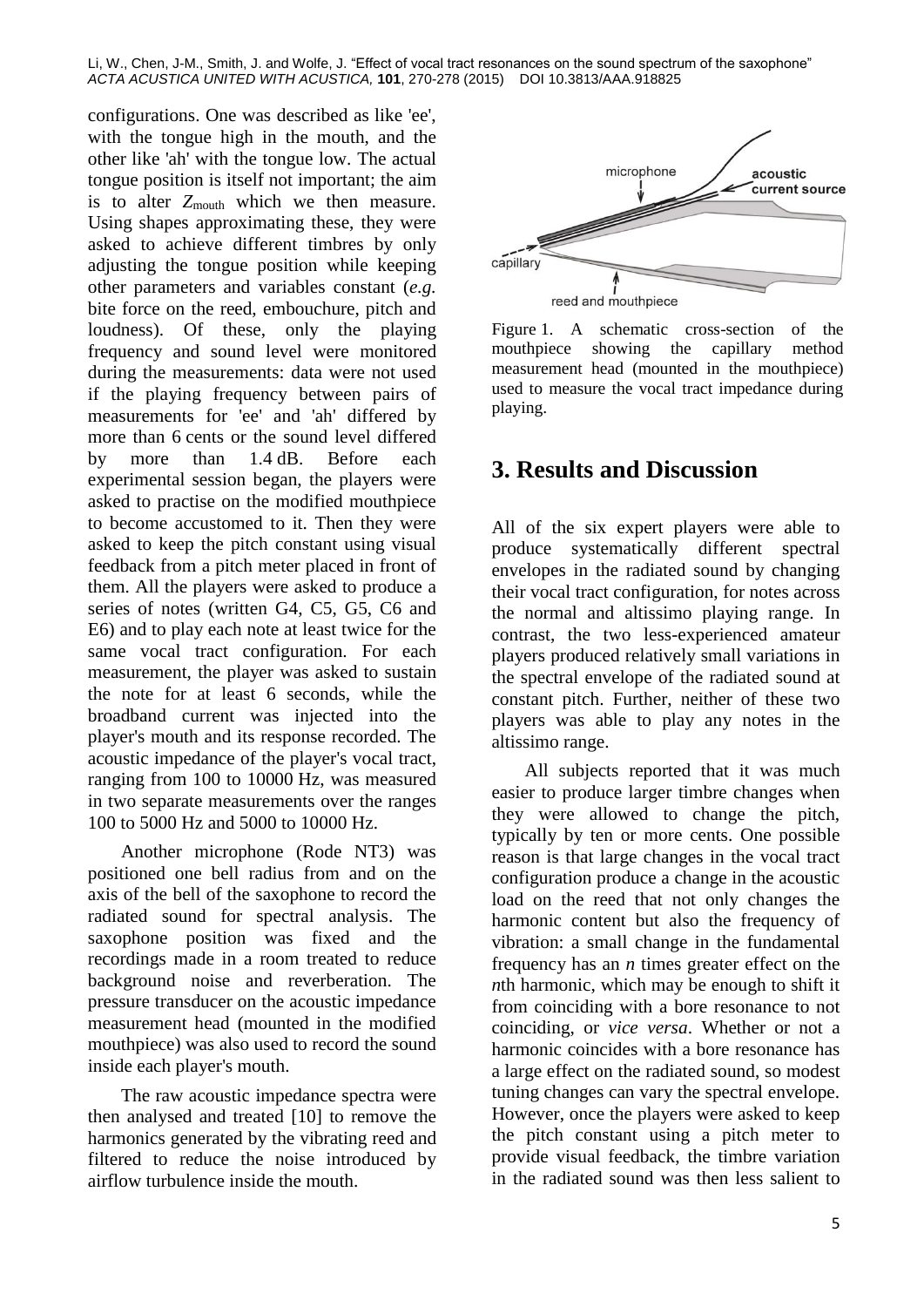the experimenter and, for the less experienced players, sometimes hardly noticeable. Nevertheless, all the expert players were still able to maintain the pitch while varying the sound spectrum noticeably. The discussion in this study is restricted to the changes produced at constant pitch.

In an interview before the experiment, players described how they varied timbre. All reported that they used various vowel-like mouth shapes, of which the most commonly cited were 'ah' and 'ee'. Most subjects reported using the 'ah' vocal tract configuration as their default position during normal performance for jazz playing, while the 'oo' tongue position was regarded as a common position for playing classical music and the 'ee' vocal tract configuration is unusual, which some players use to create a deliberate timbre variation. The vocal tract configurations for each vowel probably vary from one player to another and thus probably produce different sound spectra; in this study, subjects were asked to produce configurations approximating 'ah' and 'ee' and the differences between these for each player are analysed. The subjects in the study by Scavone *et al.* also reported thinking that they influenced the sound by vocal tract variations [12].

Figure 2 shows the radiated sound spectra of one note (written C5 on tenor saxophone, sounding Bb3 (233 Hz, near the top of the lowest register of the instrument) and the measured vocal tract impedance spectra of one expert subject. The note was played with different sound spectra by adjusting tongue position: in (a), the subject reported using an 'ah' vocal tract configuration (the normal position reported by this player) and in (b) the 'ee' tongue position. |Z<sub>bore</sub>| for the fingering used for this note is also shown. In each case, the sound level at one bell radius from the bell was 107 dB. The amplitudes of the fundamentals of the two notes are similar.



Figure 2. An expert player produced different sound spectra for the same note by adjusting tongue position: (a) 'ah'-like and (b) 'ee'-like vowel. In each case, the radiated sound spectrum (dashed blue line) of the sounded note  $B\beta$  (nominally 233 Hz) is plotted on the same graphs as the magnitude of the impedance spectra of the vocal tract (thin black line). The impedance magnitude of the bore of the saxophone for that fingering is also plotted on those graphs (broad grey line). The phases of the tract and bore impedances are plotted on separate graphs. Figure (c) shows the difference in the amplitude of the harmonics of the radiated spectrum between the 'ah' and 'ee' vocal tract configurations.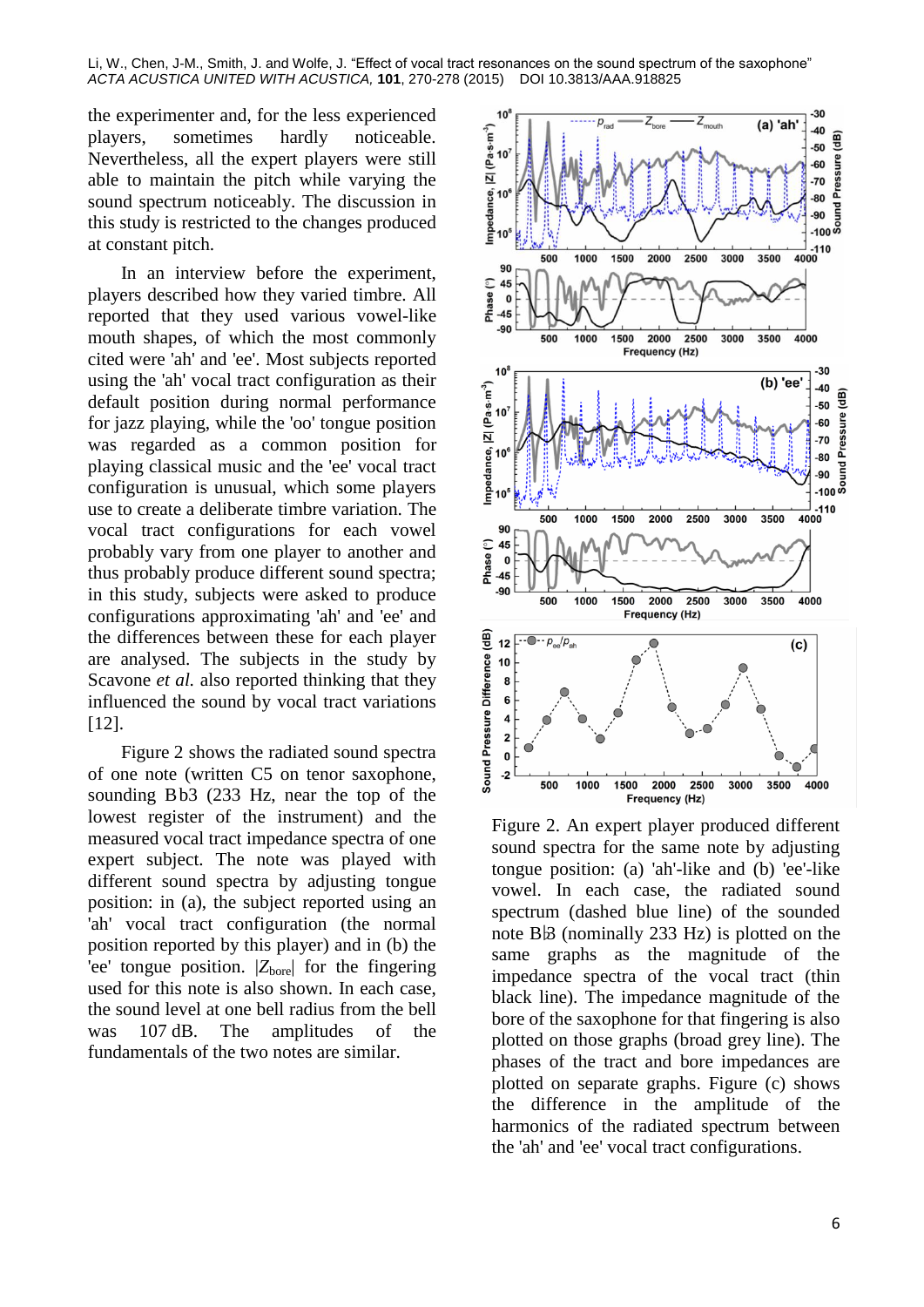Further, their spectral centroids are almost equal (1.18 kHz for 'ah' and 1.19 kHz for 'ee'). For spectra like those shown in Figure 2 (a) and (b), it is formants (broad local peaks in the spectral envelope) that give them different sounds, not overall properties like the centroid. Figure 2(c) shows the difference in the amplitude of the harmonics of the radiated spectrum between 'ah' and 'ee' vocal tract configurations. In the frequency range of 700 to 3000 Hz, the amplitudes of most of the harmonics in the radiated spectra for the 'ee' vocal tract configuration are greater than those for the 'ah' vocal tract configuration: for the 3rd, 6th, 9th, 12th and 14th harmonics, the amplitude difference is about 5 dB and for the 7th, 8th and 13th harmonics, the amplitude difference is about 10 dB. This is consistent with the increase in harmonic components in the range 800 to 2000 Hz that was observed by Scavone *et al*. when the tongue was moved towards the reed [12].

How are these modifications in the spectral envelope produced? There appears to be a correlation between formants in the radiated sound and the magnitude of vocal tract impedance. In Figure 2, for the 'ah' vocal tract configuration,  $|Z_{\text{mouth}}|$ , is smaller for 'ah' than for 'ee' over the range 300 to 3000 Hz, except for a narrow region near 2300 Hz. For the lower half of this range,  $|Z_{\text{mouth}}|$  for 'ee' is comparable with  $|Z_{\text{bore}}|$ , whereas,  $|Z_{\text{mouth}}|$  for the 'ah' configuration is much smaller than |*Z*bore|. The results suggest a possible correlation between changes in the amplitude of the harmonics in the radiated sound and changes in the magnitude of the vocal tract impedance  $Z_{\text{mouth}}$ , a correlation that might be quantified by examining a larger data set.

Although the sound levels of the notes for 'ee' and 'ah' were always within 1.4 dB of each other, they were always slightly different. Consequently for analysis, the amplitude of each harmonic in the radiated sound was normalised by dividing it by the amplitude of the fundamental to give the relative amplitude *p*'. (The fundamentals, with relative amplitude 1 by definition, are omitted from Figures 3 and 4 and the following analysis.) The relative amplitudes were then compared for the vocal

tract configurations players produced when asked for configurations resembling 'ee' and 'ah'. In Figure 3, the ratio of the *p*' for the two configurations is plotted against the ratio of the measured values of  $Z_{\text{mouth}}$  at the frequency of each harmonic. The saxophone bore only



Figure 3. Changes in vocal tract impedance and changes in the radiated sound produced by the expert players for all the notes. *p*' is the relative pressure amplitude of harmonics: the ratio of *p* to that of the fundamental. For two different vocal tract configurations ('ee' and 'ah'),  $p'_{ee}/p'_{ah}$  is plotted against |*Z*mouth,ee|/|*Z*mouth,ah|), *i.e*. against the ratio of the magnitudes of *Z*mouth for those two configurations. (a) shows the range from 100 to 2000 Hz and (b) from 2000 to 10000 Hz. The size of each circle represents the magnitude of the larger of the two values of *Z*mouth, as indicated in the legend. Filled grey circles have at least one value of  $|Z_{\text{mouth}}| >$ 3 MPa⋅s⋅m<sup>-3</sup>, and the superposed lines show the linear fit to these data on this log-log scale indicating the degree of correlation.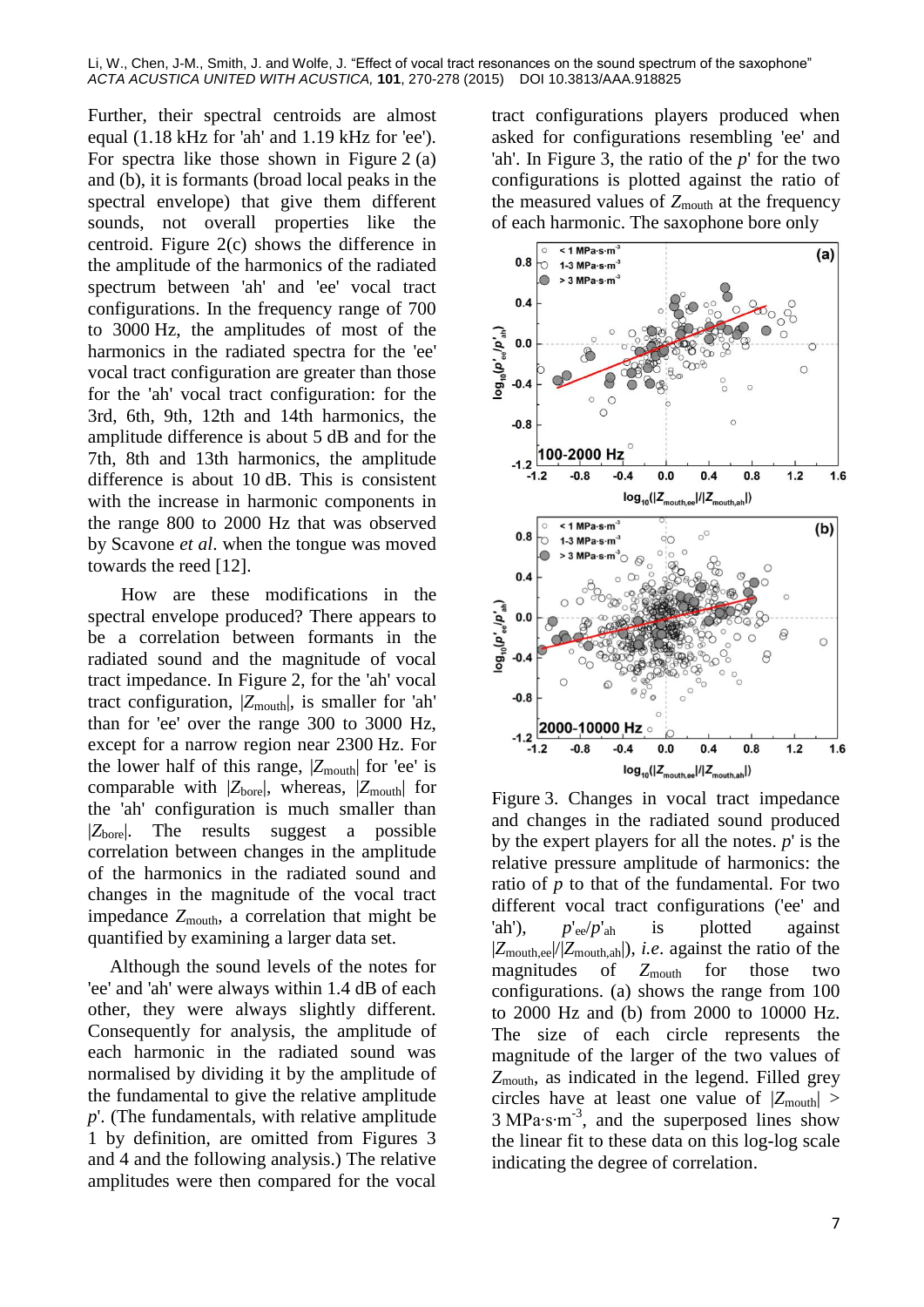| Frequency                                   | $ Z_{\text{mouth}} $                        | Slope | $R^2$ | p-value    | Number of samples |
|---------------------------------------------|---------------------------------------------|-------|-------|------------|-------------------|
| range                                       |                                             |       |       |            |                   |
| 100-2000 Hz                                 | $< 1$ MPa·s·m <sup>-3</sup>                 | 0.082 | 0.011 | 0.36       | 81                |
|                                             | $1-3$ MPa $\cdot$ s $\cdot$ m <sup>-3</sup> | 0.27  | 0.36  | 0.00000006 | 68                |
|                                             | $>$ 3 MPa·s·m <sup>-3</sup>                 | 0.42  | 0.51  | 0.0000004  | 38                |
| 2000–10000 Hz $ $ < 1 MPa·s·m <sup>-3</sup> |                                             | 0.12  | 0.014 | 0.02       | 378               |
|                                             | $1-3$ MPa $\cdot$ s $\cdot$ m <sup>-3</sup> | 0.18  | 0.074 | 0.000007   | 265               |
|                                             | $>$ 3 MPa·s·m <sup>-3</sup>                 | 0.26  | 0.61  | 0.0000002  | 31                |

Table I. Linear regression analysis of the data shown in Figure 3.

Table II. Linear regression analysis of the data shown in Figure 4.

| Frequency<br>range                          | $ Z_{\text{mouth}} $                        | Slope   | $R^2$  | p-value | Number of samples |
|---------------------------------------------|---------------------------------------------|---------|--------|---------|-------------------|
|                                             |                                             |         |        |         |                   |
| 100-2000 Hz                                 | $< 1$ MPa·s·m <sup>-3</sup>                 | $-0.04$ | 0.009  | 0.50    | 50                |
|                                             | $1-3$ MPa $\cdot$ s $\cdot$ m <sup>-3</sup> | 0.004   | 0.0004 | 0.09    | 22                |
| 2000–10000 Hz $ $ < 1 MPa·s·m <sup>-3</sup> |                                             | 0.07    | 0.007  | 0.27    | 180               |
|                                             | $1-3$ MPa $\cdot$ s $\cdot$ m <sup>-3</sup> | 0.07    | 0.021  | 0.11    | 123               |
|                                             | $>$ 3 MPa·s·m <sup>-3</sup>                 | 0.29    | 0.603  | 0.005   | 11                |

exhibits strong maxima in the range from 100 to 2000 Hz and, for this reason, the data have been analysed in two frequency ranges: (a) 100 to 2000 Hz and (b) from 2000 and 10000 Hz. The figure collates data measured from the six expert players. Because the magnitude of Z<sub>mouth</sub> is expected to be important, it has been indicated by the size of the symbols*.* The values of *Z*mouth have thus been binned into the three following ranges; smaller than  $1 \text{ MPa·s·m}^{-3}$ , from  $1 \text{ to}$ 3 MPa⋅s⋅m<sup>-3</sup> and larger than 3 MPa⋅s⋅m<sup>-3</sup>.

Figure 3 shows a large range in |*Z*mouth,ee|/|*Z*mouth,ah|, because of the variation in the resonances of the vocal tract with tract configuration. There is also considerable scatter, both in this plot and in individual plots for each player (individual plots not shown). The scatter is different for different frequency ranges and for different ranges of  $|Z_{\text{mouth}}|$ . Consider first the frequency range from 100 to 2000 Hz, the range over which  $|Z_{\text{bore}}|$  exhibits

strong peaks. Table I and Figure 3 show that the correlation and the dependence of log (*p*'ee/*p*'ah) on log (|*Z*mouth,ee|/|*Z*mouth,ah|) is not significant for  $|Z_{\text{mouth}}| < 1$  MPa⋅s⋅m<sup>-3</sup> (small circles) and modest for  $|Z_{\text{mouth}}| < 3$  MPa⋅s⋅m<sup>-3</sup> (small and medium sized circles in Figure 3(a)). This is as expected according to the Benade model [5] with  $Z_{\text{bore}}$  and  $Z_{\text{mouth}}$  acting in series: variation in |*Z*mouth| has little systematic effect when  $|Z_{\text{mouth}}| \ll |Z_{\text{bore}}|$ . However, the slopes of the regression increase with the magnitude of  $|Z_{\text{mouth}}|$ . For  $|Z_{\text{mouth}}| >$  $3 \text{ MPa·s·m}^{-3}$  the R<sup>2</sup> value is 0.512 and the pvalue is  $4\times10^{-7}$ , indicating a strong, though incomplete, correlation (large grey circles and the superposed coloured line in Figure  $3(a)$ ). The positive correlation indicates that peaks in |*Z*mouth| tend to increase the amplitude of harmonics at nearby frequencies in the radiated sound. The consequent increase in harmonic amplitude can be several-fold. (There are differences among players: for example, for |*Z*<sub>mouth</sub>| larger than 3 MPa⋅s⋅m<sup>-3</sup> in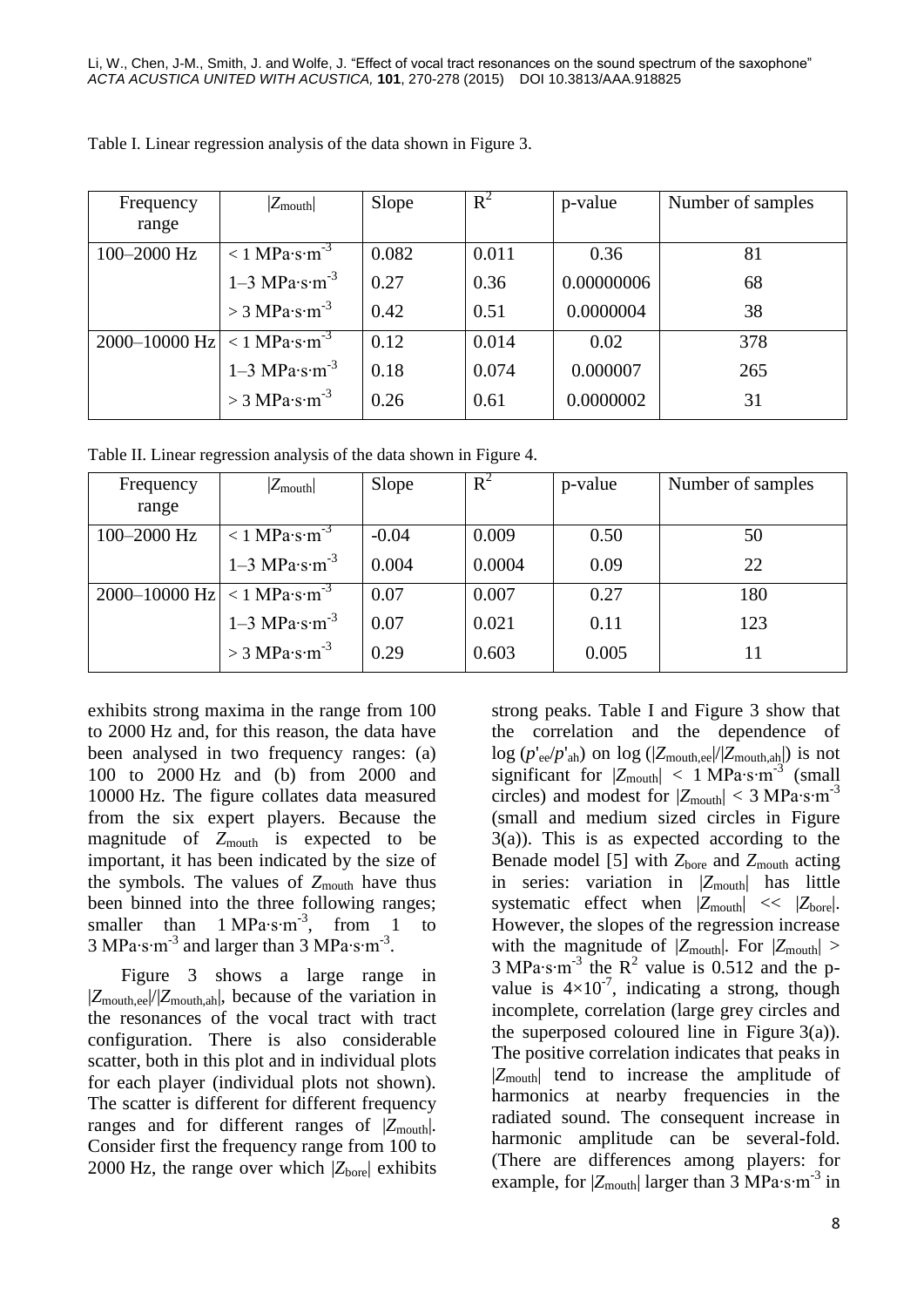the frequency range of 100–2000 Hz, the slope for each player varies from 0.28 to 0.78 and the  $R^2$  value varies from 0.269 to 0.985.)

In the range 2000-10000 Hz, the bore impedance spectrum has no strong peaks. In this range, there is also a significant dependence of  $\log (p'_{ee}/p'_{ah})$  on log (|Zmouth,ee|/|Zmouth,ah|). However, the slope value obtained in the regression analysis shows a weaker effect of the  $Z_{\text{mouth}}$  on the radiated sound than that in the lower frequency range.

Table II and Figure 4 present the data for the less experienced players, in the same format as Table I and Figure 3, respectively. An obvious difference is that there are many fewer data with  $|Z_{\text{mouth}}| > 3 \text{ MPa·s·m}^{-3}$ , especially at low frequency: these lessexperienced players were generally unable to produce large values of  $|Z_{\text{mouth}}|$  in the range below 2000 Hz, which also explains why they were unable to play in the altissimo range (about 700—2000 Hz) [8, 9]. Apart from that, the  $R^2$  and p-values for  $|Z_{\text{mouth}}|$  smaller than 3 MPa∙s∙m-3 present similar features as those in Table I: when the magnitude of  $Z_{\text{mouth}}$  is smaller than 3 MPa⋅s⋅m<sup>-3</sup>, the amplitude change in the harmonics of the radiated sound does not depend strongly on the change in |*Z*mouth|. Nevertheless, the several grey circles in Figure 4(b) tend to show similar correspondence between the difference of magnitude of  $Z_{\text{mouth}}$  and the difference in the relative amplitude of the harmonics. In Table II, the  $R^2$  value for  $|Z_{\text{mouth}}|$  larger than 3 MPa⋅s⋅m<sup>-3</sup> in the frequency range from 2000– 10000 Hz is close to that shown in Table I.

Figures 3 to 4 and Tables I and II show that the correlation is stronger when the magnitude of  $Z_{\text{mouth}}$  is large. This is consistent with the Benade series model and hypothesis A from the introduction: if the effect on *U* is due to changes in the series impedance  $|Z_{\text{mouth}}|$ 

+ *Z*bore|, |*Z*mouth| should be comparable with |*Z*bore| or greater to have a strong effect on the radiated sound.



Figure 4. Changes in vocal tract impedance and changes in the sound produced by less experienced players for all the notes (*cf.* Fig 3). For two different vocal tract configurations ('ee' and 'ah'), the ratio of magnitudes of *p*' is plotted against the ratio of magnitudes of mouth impedance. (*p*' is the ratio of pressure in a given harmonic to the pressure in the fundamental.)

Table III. Linear regression analysis of the data shown in Figure 5.

| Frequency range | $\mathcal{L}_{\text{mouth}}$ | Slope | D 4   | p-value | Number of samples        |
|-----------------|------------------------------|-------|-------|---------|--------------------------|
| 100-2000 Hz     | $>$ 3 MPa·s·m <sup>-3</sup>  | 0.54  | 0.339 | 0.0003  |                          |
| 2000–4000 Hz    | > 3 MPa·s·m <sup>-3</sup>    | 0.34  | 0.294 | 0.003   | $\overline{\phantom{a}}$ |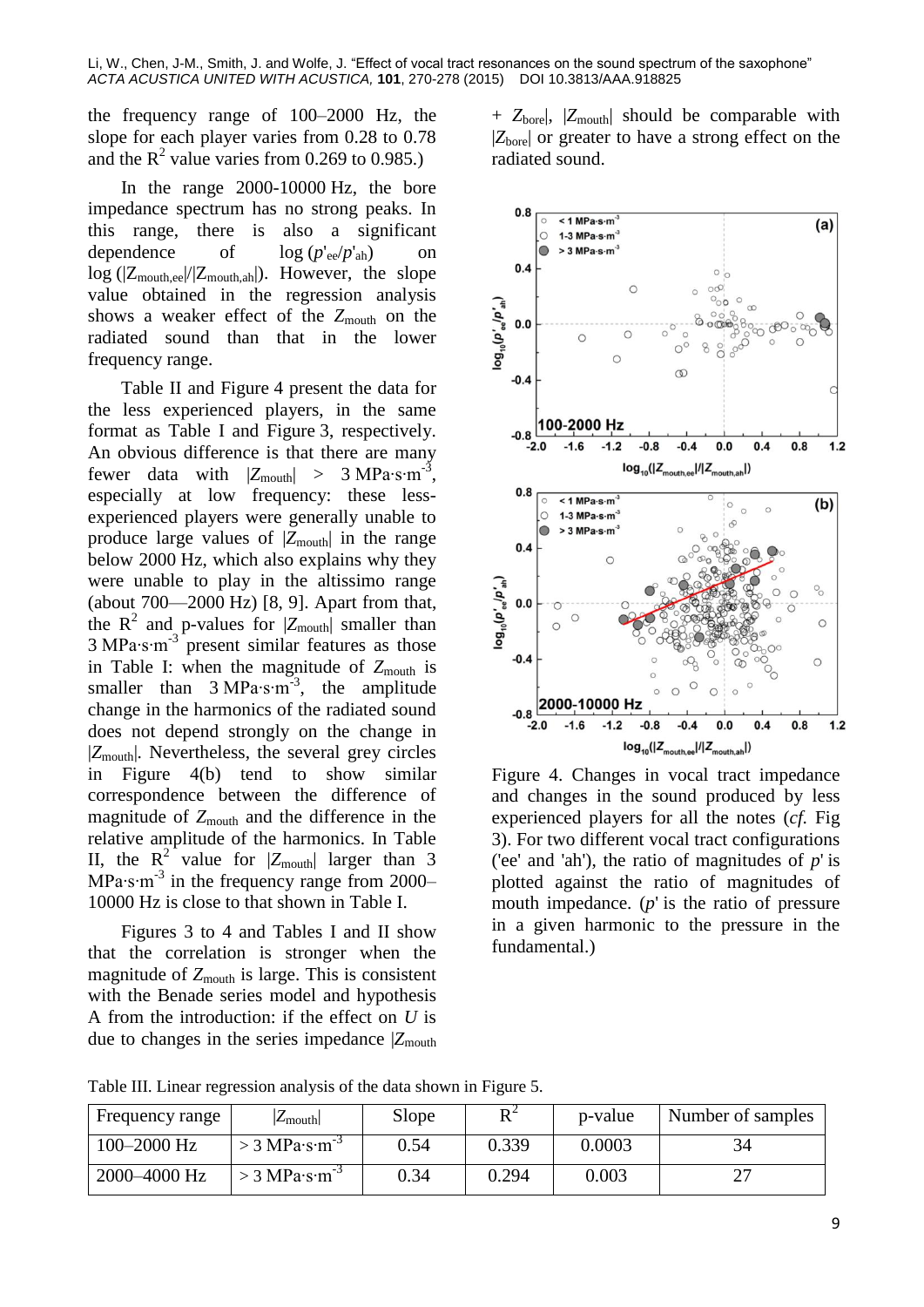

Figure 5. The correlation between changes in the acoustic impedance loading the reed and changes in the radiated sound for the expert players. For two different vocal tract configurations ('ee' and 'ah'),  $p'_{ee}/p'_{ah}$  is plotted against |*Z*mouth,ee+*Z*bore|/|*Z*mouth,ah+*Z*bore|), *i.e*. against the ratio of the magnitudes of *Z*mouth+*Z*bore for those two configurations. Light and dark grey circles show the range from 100 to 2000 Hz and from 2000 to 10000 Hz respectively. For each point, the magnitude of the larger of the two values of  $Z_{\text{mouth}}$  is greater than  $3 \text{ MPa·s·m}^{-3}$ .

For this reason, Figure 5 and Table III examine the correlation between changes in the acoustic impedance loading the reed and changes in the radiated sound for the expert players. In this plot, all points lie in the first or third quadrants: an increase in  $|Z_{\text{mouth}}+Z_{\text{bore}}|$ always leads to an increase in the amplitude of harmonics of the radiated sound at nearby frequencies when  $|Z_{\text{mouth}}|$  is comparable to |*Z*bore|.

Figure 6 compares the different effects of *Z*mouth on the sound spectra in the mouth and in the radiated sounds. An expert player sounded B♭3, (nominally 233 Hz and written C5 on tenor saxophone), using the 'ah' and 'ee' vocal tract configurations. The altered tract produces a substantial change in the radiated spectra: the relative level of several harmonics is varied by 5 to 10 dB. However, a larger change is evident in the spectra measured inside the mouth, as predicted by equation (3):

inside the player's mouth, the relative amplitude of most harmonics is varied by more than 5 dB and sometimes by more than 15 dB. This result is consistent with the players' observations: following the experiment, subjects listened to recordings of the radiated sound produced by the two articulations. They reported that the difference in sound in the recording is less than what they hear when playing. This is not surprising: when playing, subjects can hear the sound inside the mouth via the bones and tissues [26], and so hear changes in the sound spectrum that are considerably larger than those heard in the recording or by other listeners.



Figure 6. The ratios of the magnitude of  $Z_{\text{mouth}}$ (dashed line), and the relative amplitudes of harmonics (a) in the radiated sound and (b) in the mouth, as a function of frequency for the configurations 'ee' and 'ah'.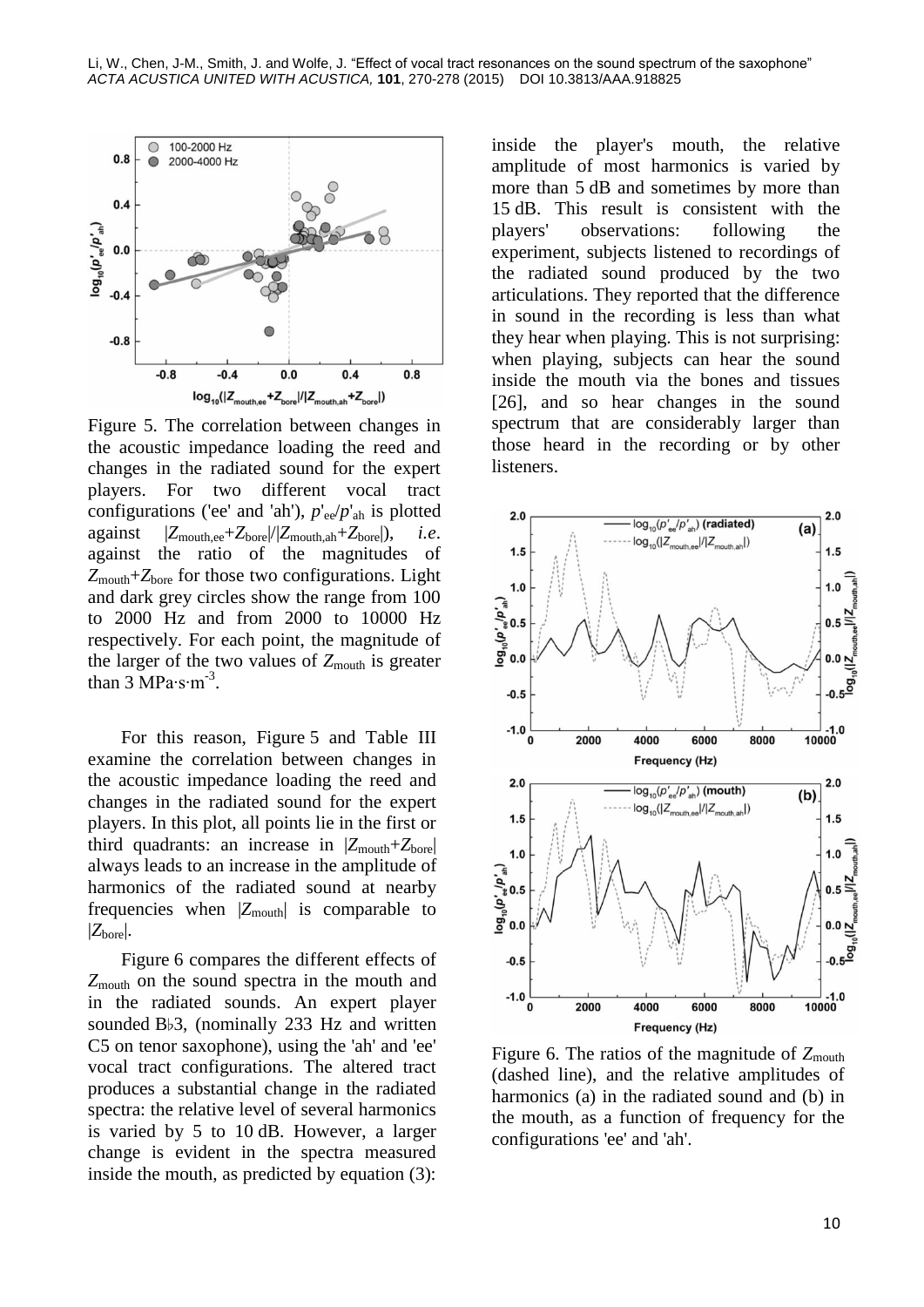To our knowledge, the only other instrument for which  $Z_{\text{mouth}}$  and  $p_{\text{rad}}$  have been studied is the didjeridu [15]. For this lowpitched lip-valve instrument, it is observed that maxima in  $|Z_{\text{mouth}}|$  coincide very closely with *minima* in the spectral envelope of  $|p_{rad}|$ in that instrument: *i.e.* peaks in  $|Z_{\text{mouth}}|$ suppress flow between the lips at nearby frequencies. For that instrument, the modeling [20] supports hypothesis B of the introduction.

For the saxophone, the correlation is in the opposite direction: maxima in  $|Z_{\text{mouth}}|$  are correlated with *maxima* in |*p*rad|, and the correlation, while strong, is not closely tuned, as in the didjeridu. The two instruments are very different, of course. The didjeridu has a large input diameter, which means that both the characteristic impedance and the peaks in |*Z*bore| are much smaller than those of the saxophone. Consequently, even modest peaks in |*Z*mouth| can have large influence on the output sound of the didjeridu. Though the |*Z*bore| of the saxophone is larger than that of the didjeridu, expert players are still able to create a strong vocal tract resonance whose magnitude is comparable with that of  $Z<sub>bore</sub>$  to vary the sound spectrum.

The valves of the instruments are also very different. The lip has a much larger mass and, in lip-valve instruments, it is thought that its natural frequency lies close to the playing frequency [13, 27], which is about 80 Hz for the didjeridu: well below the frequency of peaks in *Z*mouth. It is therefore plausible that the presence of a large acoustic impedance at frequencies well above that of the lip motion might have relatively little effect on the motion of the lip itself. In contrast, reed resonances usually lie above the playing frequency [28] and can contribute to the sounding formants in reed instruments [29]. Further, simulations of the interaction of a clarinet reed with standing waves in a pipe [30] show that the higher modes of the reed vibration are driven at frequencies somewhat displaced from their eigenfrequencies. Although the details are not yet known, it appears likely that, in the frequency bands where high pressures are generated in the mouth, the motion of the reed is modified by

the increased acoustic load of the tract and that this can increase the acoustic current and thus the radiated pressure at those frequencies.

Implications of this study may influence students and teachers of saxophone and other reed instruments. To produce strong variations in the radiated sound spectrum at constant pitch and loudness requires the generation of peaks in *Z*mouth of magnitude at least a few  $MPa.s.m<sup>-3</sup>$ . This value is comparable with those required to play in the altissimo range [9, 12], suggesting that it may be possible to teach the two different techniques together. Further, the spectrum modifications do not require tuning of the peaks in  $|Z_{\text{mouth}}|$ , so it should be an easier technique to master than playing the altissimo, which many students find very difficult. However, students need to be aware that the variation they hear is much greater than that in the radiated sound, so it may be useful to practise using headphones to deliver the  $p_{rad}$  signal.

## **4. Conclusions**

When playing at a constant frequency and amplitude, saxophone players can vary the spectral envelope of the radiated sound considerably by altering their vocal tract configuration. The variation in the sound radiated and thus heard by listeners is rather smaller than that inside the player's mouth, which influences the player's perception.

The relation between  $Z_{\text{mouth}}$  and  $p_{\text{rad}}$  was measured over the range from 100 to 10000 Hz. At frequencies where the amplitude of the *Z*mouth is at least comparable with those of *Z*bore, *i.e.* several MPa∙s∙m-3 or more, larger amplitudes in  $Z_{\text{mouth}}$  usually enhance the level of harmonics in the radiated sound. A stronger correlation is observed when the series impedance is considered: when the magnitude of  $Z_{\text{mouth}}$  is comparable with  $Z_{\text{bore}}$ , increases in |*Z*mouth + *Z*bore| at any frequency always increase the radiated pressure at that frequency. These results indicate that an increased magnitude of Z<sub>mouth</sub> at the frequency of a harmonic could alter the reed vibration to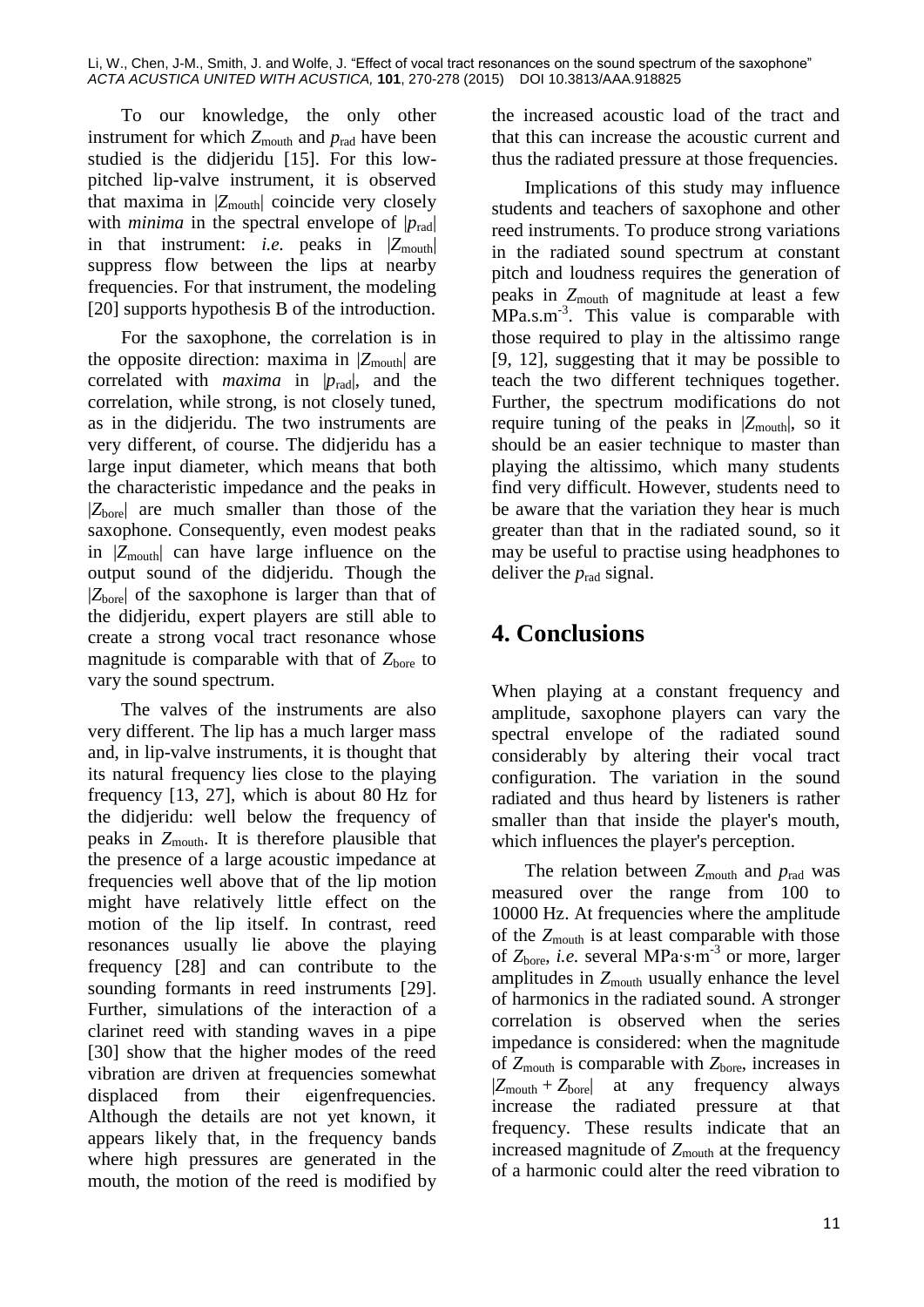increase the acoustic current at that frequency, leading to increased *p*rad. (This result contrasts with the case of the didjeridu (the other instrument for which  $Z_{\text{mouth}}$  and  $p_{\text{rad}}$  have been compared). In the didjeridu, large values of  $|Z_{\text{mouth}}|$  reduce the magnitude of  $p_{\text{rad}}$ .)

Compared with experienced players, less experienced players who are unable to produce strong peaks in  $Z_{\text{mouth}}$  have smaller variations in the radiated sound spectra. For saxophone students, this suggests that the key to achieving variations in sound spectrum without changing the pitch is learning to produce strong vocal tract resonances using an appropriate vocal tract configuration – a skill that is also needed to play in the altissimo range.

#### **Acknowledgments**

The support of the Australian Research Council is gratefully acknowledged. We also warmly thank Yamaha for the instrument used in the experiments, Légère for the reeds and our volunteer subjects.

#### **References**

- [1] M. Gingras: Clarinet secrets: 52 performance strategies for the advanced clarinetist. Scarecrow Press, Inc., Lanham, Maryland, 2004.
- [2] C. Lawson: The Cambridge companion to the clarinet. Cambridge University Press, Cambridge, 1995.
- [3] J. Brymer: Clarinet. Schirmer Books, a Division of Macmillan Publishing Co., Inc., New York, 1976.
- [4] M. Watkins: The saxophonist's vocal tract, Part 2 & 3. The Saxophone Symposium: Journal of the North American Saxophone Alliance **28** (2003) 1-60.
- [5] A. Benade: Air column, reed, and player's windway interaction in musical

instruments. – In: Vocal Fold Physiology, Biomechanics, Acoustics, and Phonatory Control. I. R. Titze, R. C. Scherer (eds.). Denver Center for the Performing Arts, Denver, CO, 1985, Chap. 35, 425–452.

- [6] J. Backus: The effect of the player's vocal tract on woodwind instrument tone. Journal of the Acoustical Society of America **78** (1985) 17-20.
- [7] C. Fritz, J. Wolfe: How do clarinet players adjust the resonances of their vocal tracts for different playing effects? Journal of the Acoustical Society of America **118** (2005) 3306-3315.
- [8] J.-M. Chen, J. Smith, J. Wolfe: Experienced saxophonists learn to tune their vocal tracts. Science **319** (2008) 726.
- [9] J.-M. Chen, J. Smith, J. Wolfe: Saxophonists tune vocal tract resonances in advanced performance techniques. Journal of the Acoustical Society of America **129** (2011) 415–426.
- [10] J.-M. Chen, J. Smith, J. Wolfe: Pitch bending and glissandi on the clarinet: Roles of the vocal tract and partial tone hole closure. Journal of the Acoustical Society of America **126** (2009) 1511– 1520.
- [11]T. D. Wilson: The measured upstream impedance for clarinet performance and its role in sound production. Doctoral dissertation, University of Washington, 1996.
- [12]G. P. Scavone, A. Lefebre, A.R. Da Silva: Measurement of vocal-tract influence during saxophone performance. Journal of the Acoustical Society of America **123** (2008) 2391–2400.
- [13]V. Fréour, G. [P. Scavone:](https://www.researchgate.net/researcher/8681230_Gary_P_Scavone) Acoustical interaction between vibrating lips, downstream air column, and upstream airways in trombone performance. Journal of the Acoustical Society of America **134** (2013) 3887-3898.